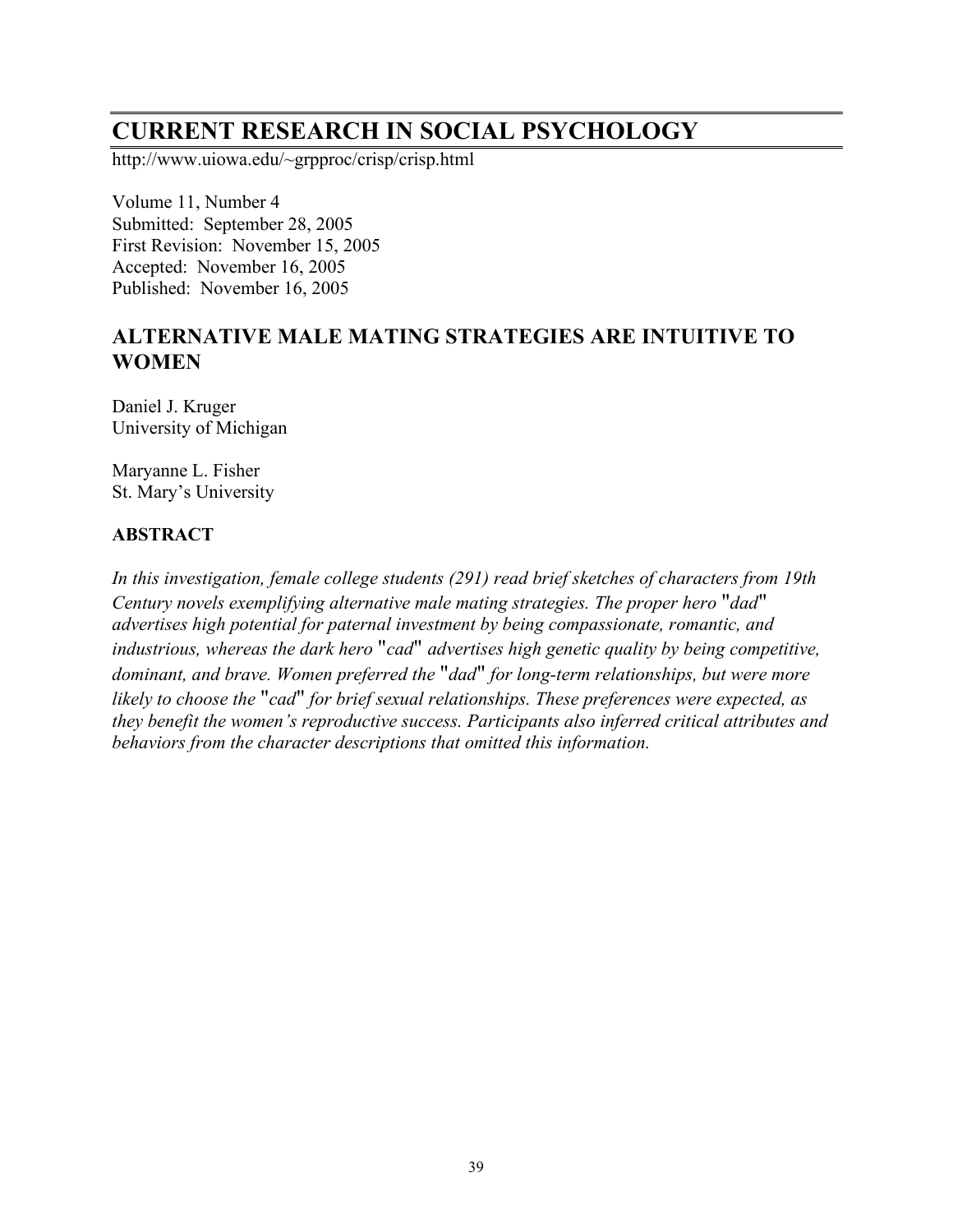#### **INTRODUCTION**

Sigmund Freud once remarked, "The great question which I have not been able to answer, despite my 30 years of research into the feminine soul, is 'What does a woman want? '" (Jones, 1981). Freud's now infamous question has been addressed, in part, by contemporary research on women's sexuality and relationship choices. To some extent, women seek the same characteristics in partners as men, such as kindness, understanding, and intelligence (Kenrick  $\&$ Simpson, 1997). However, cross-culturally women demonstrate stronger preferences than men for partners to have good financial prospects, and to be ambitious, industrious, older in age, and emotionally mature (Buss, 1989). Women appear to prefer men who are likely to have the ability and willingness to sustain long-term relationships with substantial contributions of resources (Buss, 1994). In other words, men who are socially respected, financially stable, older, wealthy, ambitious, industrious, dependable, emotionally stable, and romantic are most attractive to women (e.g., Ardener, Ardener, & Warmington, 1960; Buss, 1989, 1994; Feingold, 1992; Kenrick & Simpson, 1997; Townsend, 1989; Townsend & Roberts, 1993; Wiederman & Allgeier, 1992).

This preference is understandable, given the tremendous investment necessary for the successful rearing of children. Men contribute substantially more to the provisioning and care of offspring than males of most other mammalian species (Fisher, 1992). Having a father in residence reduces the probability of infant mortality, especially in pre-technological societies (Hill & Hurtado, 1994; Geary, 1998). Thus, it is not surprising that women pursue long-term relationships with men who will help to ensure offspring survival, thereby enabling offspring to successfully produce families themselves.

Although men's parental investment is typically high relative to other mammalian males, it is considerably outweighed by the investment of women. The biological differentiation of the sexes is based not on chromosomes, but on the cytoplasmic contribution to sex cells. Female eggs are notably more costly to produce than male sperm. In mammals, females make greater contributions both prenatally and postnatally, in terms of the energy and nutrients they supply during pregnancy and breastfeeding, and also in offspring care. This difference is even more exaggerated in humans, where an elongated period of development extends childcare into the teenage years (Fisher, 1992).

Because women invest more in offspring than men, and are much more limited in the number of offspring they can produce, they tend to be more selective of partners (Trivers, 1985). Empirical evidence across species supports the connection between greater female investment and greater male competition for mates (see Trivers, 1985). This differential investment accounts for the much greater willingness among men than women to enter into sexual relationships with minimal concern (e.g., Clark & Hatfield, 1989). Thus, throughout human evolutionary history, males have needed to demonstrate that they are suitable candidates for successful long-term partnerships. However, women do occasionally undertake short-term relationships with men (see Mealy, 2000), which is puzzling, as short-term relationships would appear to be more in agreement with a man's reproductive interests than a woman's. Why would women have a relationship with someone who may not be around to help raise delicate offspring? To address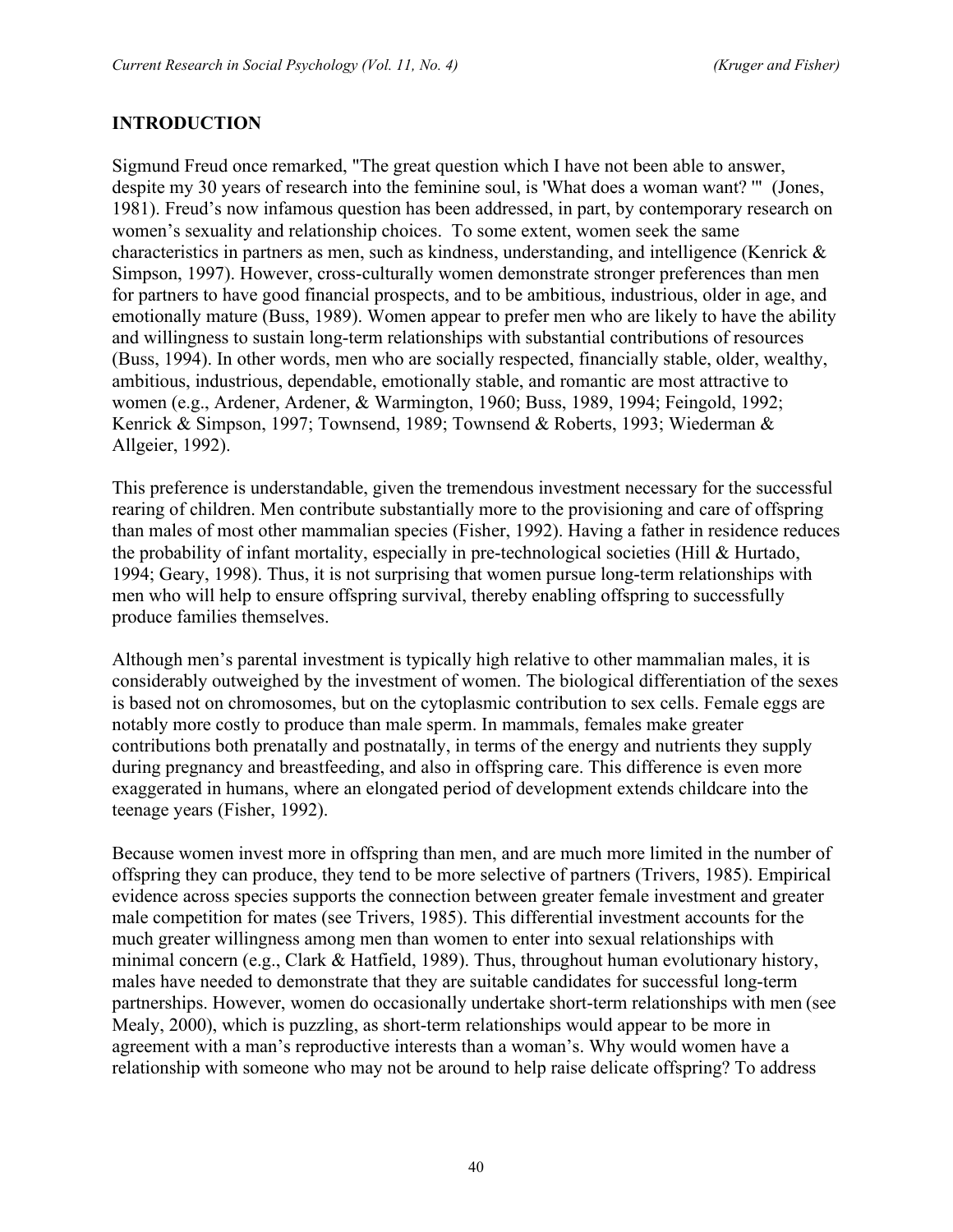this issue, Fisher (1930) proposed these women could benefit from the genetic contribution that males provide in short-term relationships.

This "sexy son" hypothesis suggests that women should choose short-term partners whose phenotypic qualities indicate a genotype that is quite successful in the current environment (Gangestad & Simpson, 2000). Thus, this preference implies that the associated attributes may vary from what women value in long-term mates. One study demonstrated that women were choosier with respect to the physical attractiveness of potential partners when considering a brief sexual affair than a longer relationship (Kenrick, Groth, Trost, & Sadalla, 1993). Another study found that some women with high socio-economic potential would agree to have sex with an attractive man with low socio-economic status; however none of them would consider him for marriage. The reverse pattern was found for men of high socio-economic status, as women consistently preferred marriage to sex regardless of their attractiveness (Townsend & Roberts, 1993). Physical attractiveness requires relatively stable physiological development, as well as resistance to infectious diseases and parasites. Thus, physical attractiveness is an honest indicator of genetic quality (see Mealy, 2000).

Some men may be more successful in obtaining brief sexual affairs than others. Patricia Draper and her colleagues propose that men specialize in one of two alternative mating strategies. "Cads" specialize in a short-term mating strategy, and they demonstrate their genetic quality to women by being highly competitive, dominant, and brave, and give the promise of sons with the same characteristics (Belsky, Steinberg, & Draper, 1991; Draper & Belsky 1990; Draper & Harpending 1982, 1988). Cads have a high risk, but potentially high reward strategy. "Dads" exhibit an alternative, long-term mating strategy, and demonstrate their attractiveness to women by showing that they are compassionate, kind, romantic, and industrious. These features signal the potential for substantial investment in the woman and their mutual offspring. Draper and Belsky (1990) exhibit cross-cultural evidence of two types of men, with traits reflecting the criteria women value in long-term or short-term relationships.

In fact, there appears to be a firm psychological foundation that facilitates these alternative male mating strategies. Gagne and Lydon (2003) have shown that men who have high levels of commitment to their romantic relationships tend to exaggerate their partner's virtues, whereas men with low levels of commitment tend to devalue their partner's virtues. Interestingly, there was no effect for relationship satisfaction, and women did not exhibit this pattern. This study suggests that males adopting a dad-style mating strategy with high levels of commitment will think highly of their mates, regardless of the satisfaction they feel in their relationship, while males following a cad-style strategy with low levels of commitment will not think as highly of their mates. This pattern may effectively reinforce the likelihood of the relationship being maintained.

Although the distinction between cad and dad mating strategies has been described, there is very little research investigating women's mating preferences and responses in regard to these strategies. Therefore, we recently developed a psychological instrument to examine women's relationship choices with character descriptions representing dad and cad mating strategies (Kruger, Fisher, & Jobling, 2003). British Romantic literature of the late 18th and early 19th centuries is distinguished by the introduction of the dark (also called the Romantic or Byronic)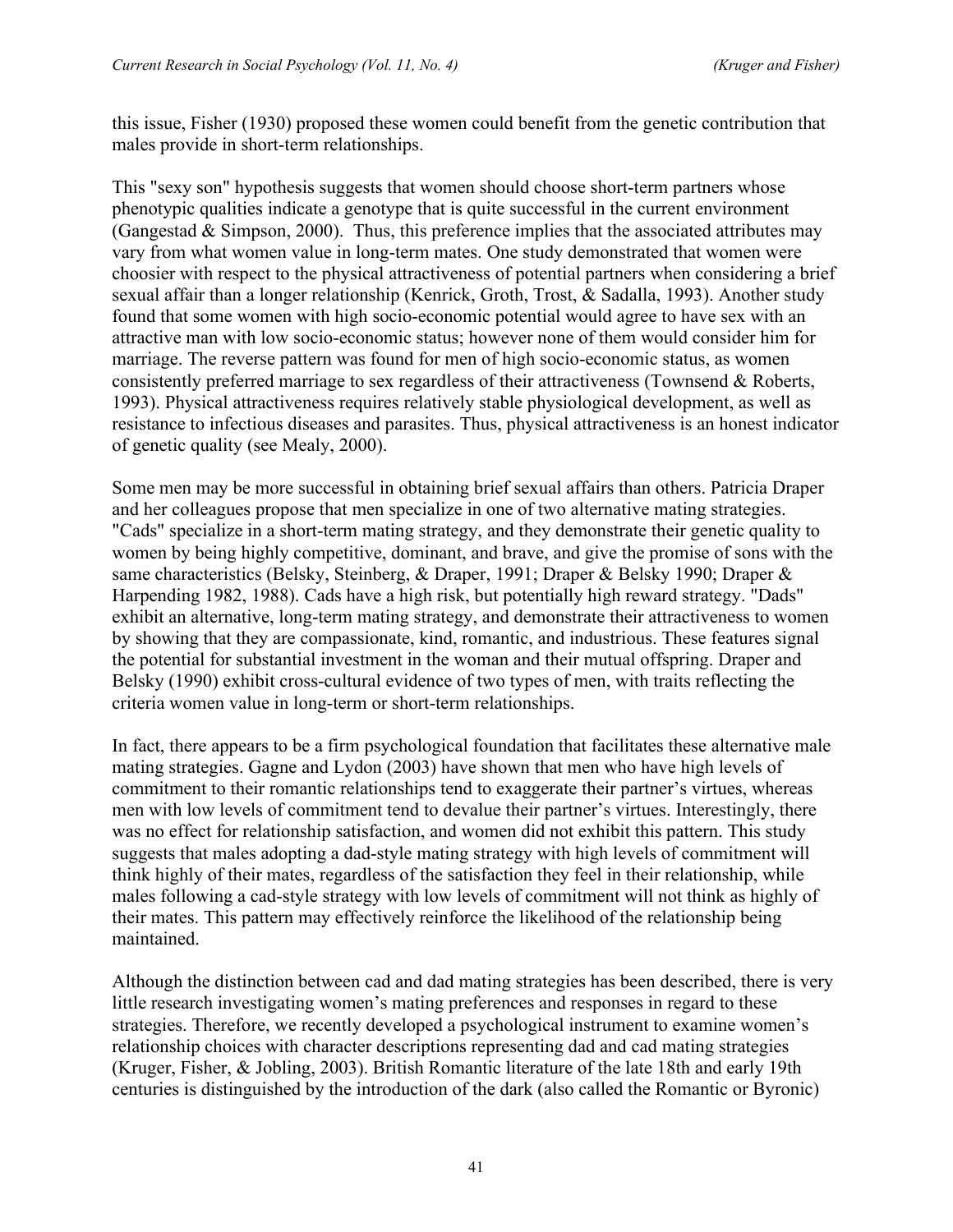hero. The Romantic hero is similar to the earlier Gothic villain in that he is ambitious, passionate, and cunning. However, unlike the Gothic villain, these dark heroes have redeeming features. Although they may be violent and rebellious, yet this rebellion occurs in the context of a tyrannical authority. Dark heroes are socially dominant and self-confident. They are able to achieve numerous short-term relationships with women; however, they are not successful in long-term relationships such as marriage (see Jobling, 2002).

In contrast, the proper hero (or hero of sensibility) of the Romantic period is typically happily married at the end of the story. Like the traditional folk tale hero, the proper hero's motives are kind and altruistic, which are incongruent with the egoistic ambitions of the dark hero. However, the proper hero is not very "heroic" in the modern sense; he is not distinguished by intelligence, dominance, or heroic actions. Proper heroes stay neutral in the background, unless forced to come forward by circumstances and even then tend to have reservations (see Jobling, 2002). The correspondence between the personality traits of proper and dark heroes and the attributes of dad and cad mating strategies is striking (Jobling, 2002). Proper heroes follow long-term mating strategies with reliable paternal investment in offspring; dark heroes maximize their reproductive success by having many short-term relationships with minimal or no parental investment.

We predicted and established that women's tendencies to choose dark heroes over proper heroes for a hypothetical relationship would be inversely related to the length of the desired relationship (Kruger, Fisher, & Jobling, 2003). Women preferred a dark hero cad's promise of successful genes for a brief sexual affair, and preferred the proper hero dad's potential for paternal care and resources for a long-term relationship. However, in hindsight we realized that the study was potentially confounded in that character descriptions inadvertently contained information on the mating attributes of the characters. One proper hero dad would repeat "verses to his beautiful wife, who shall hang on his arm." A dark hero cad was described as having qualities that made one "successful with women," and that he was responded to by some "very attractive women." Participants may have been primed to associate proper hero dads with long-term relationships and dark hero cads with short-term relationships, making the experimental results tautological.

Thus, in the current study, our aim was to replicate the original results with a more stringent task in which participants were not given explicit information on a character's behavior in sexual or romantic relationships. We also extended our original analyses to investigate whether women are able to predict the attributes associated with dad and cad mating strategies from a description that does not reveal this information. We believe that women are able to intuitively infer complex patterns of behavior associated with alternative male mating strategies from reading these brief personality descriptions.

To further these goals, we developed a number of items that assessed women's inferences about the qualities of dads and cads pertaining to sexual relationships and parental investment, such as how long they thought a relationship with each would last, who would be better with children, who would be more likely to commit sexual infidelity, and who would provide more resources to his family if they had equivalent incomes. We also asked women to indicate which character their parents would prefer them to date and which they would prefer to see engaged to their own (hypothetical) 25 year old daughter. Presumably, dads are more likely to provide parental investment to offspring and are less likely to divert resources towards other women than are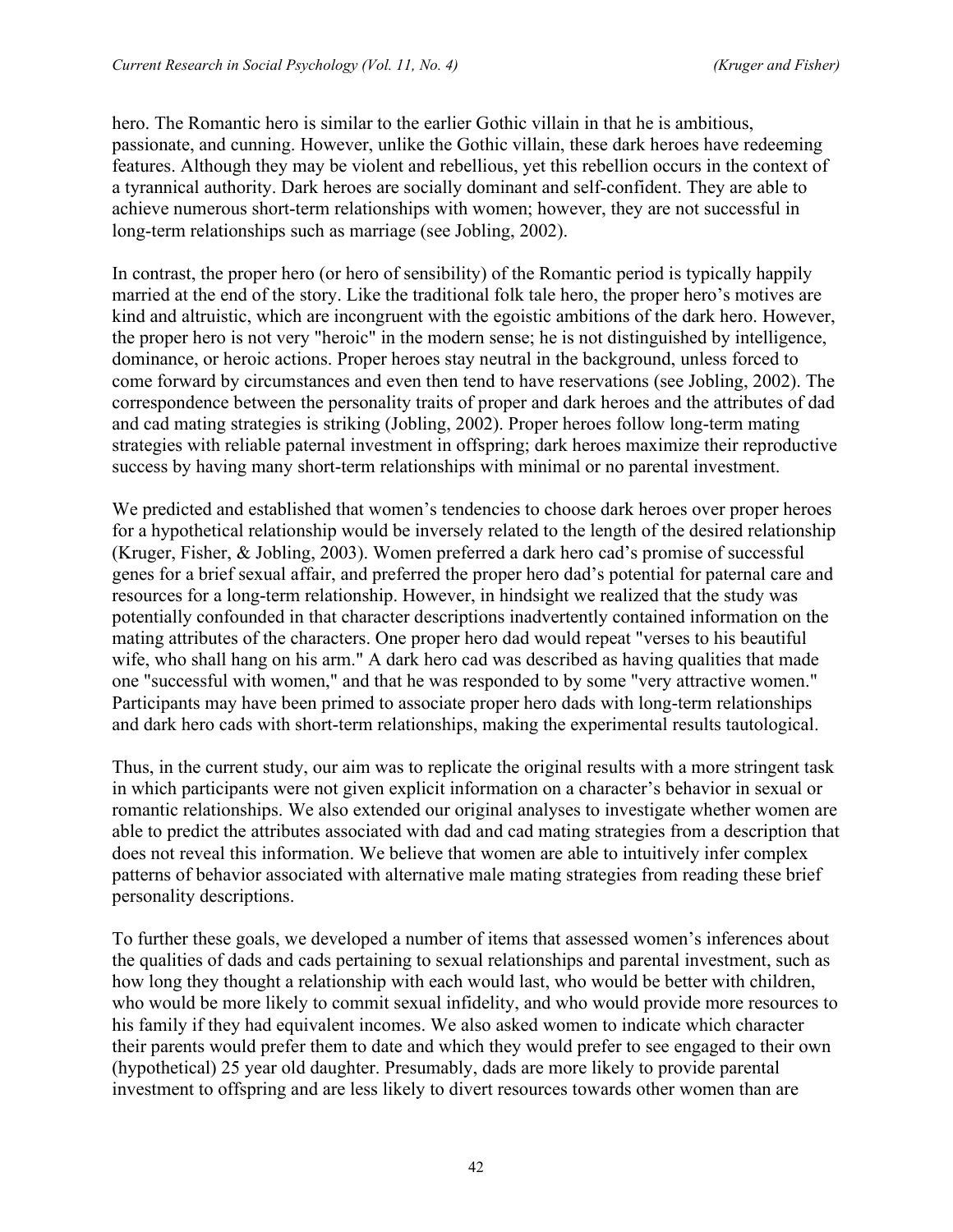cads, so it is probable that parents would prefer their daughters to develop long-term, stable relationships with dads. In addition to the aversive effects of father absence, maternal grandparents may divert resources to a daughter and grandchild(ren) because of a lack of paternal investment, decreasing their inclusive fitness by reducing resources that could be otherwise allocated.

Cads benefit women not through extensive resource investment, but by the high quality genes they provide to offspring. Thus, we asked women who they would prefer to have an affair with if they were already in a relationship. We are not implying that women consciously think, "I am going to have an affair with him because it is going to enhance the propagation of my genetic material into future generations." From an evolutionary perspective, it is not necessary for the psychological mechanism to be this explicit. An inherent tendency towards an adaptive behavior will spread regardless of the subjective mental experience (or non-experience) of the individual, as long as the action reliably occurs. It could be the case that women choose to have affairs with cads because they find cads to be thrilling, enjoyable to be around, and/or an exiting break from an otherwise mundane life. Also, to assess the degree to which the genetic basis of the "sexyson" strategy is explicitly recognized, we asked women to imagine that their husband is infertile and to pick which character they would prefer as a sperm donor.

We also examined the relationship between self-perceived similarity to the character descriptions and their relationship preferences. Women who report a higher degree of resemblance to the dad may be less likely to predict brief sexual relationships with either character, and may show wariness of the cad for relationships of any length. Women who report a higher degree of resemblance to the cad may show the opposite pattern.

## **METHOD**

## **Participants**

Ethnically diverse (61% reported varying degrees of non-Western European ancestry) female undergraduates ( $N = 291$ ; *M* age = 18.91, *SD* age = 1.18) at a large Midwestern-American university participated to fulfill a course requirement. A total of 48.6% were not currently involved in a romantic relationship, 15.3% were involved in a casual romantic relationship, and 36.1% were involved in a committed romantic relationship.

## **Procedure**

Participants completed a demographic survey, and then read a descriptive passage (200-300 words) of a prototypical proper hero dad, Waverley from *Waverley* (1814) by Walter Scott, a portion of which is excerpted below:

"He was also not as concerned as his fellow warriors about military honor. As one of his acquaintances said of him, 'High and perilous adventure is not his forte. He would never have been his celebrated ancestor Sir Nigel [a famous warrior], but only Sir Nigel's eulogist and poet. I will tell you where he will be at home and in his place - in the quiet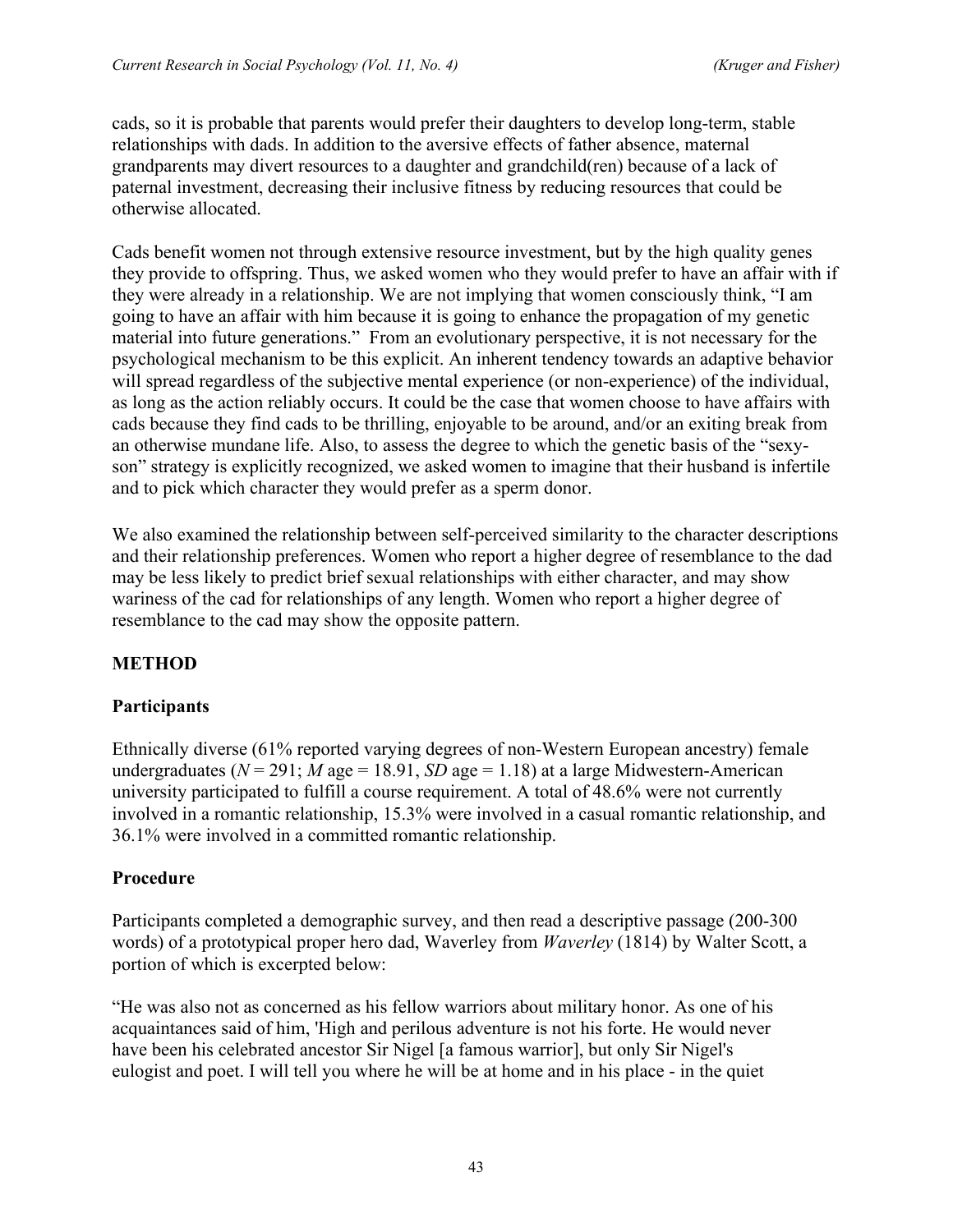circle of domestic happiness, lettered indolence, and elegant enjoyments of his family's estate. '"

Participants also read a passage for a prototypical dark hero cad, George Staunton from *The Heart of Midlothian* (1818) by Walter Scott. A portion of this passage is excerpted below:

"His carriage was bold and somewhat supercilious, his step easy and free, his manner daring and unconstrained. His features were uncommonly handsome, and all about him would have been interesting and prepossessing, but for that indescribable expression which habitual dissipation gives to the countenance, joined with a certain audacity in look and manner."

Vocabulary keys defining several arcane words or phrases were included for each passage. In the passages, the dad was described as happy, peaceable, and bookish whereas the cad was described as bold, arrogant, unconstrained, and moody. Participants answered, "how well do the personality characteristics described in this passage describe you?" and the extent to which they would like to have a long term committed relationship with each person, to have a short-term relationship with each person, and to have a brief sexual affair with each person on a seven point scale from "Not at all" to "Completely." Participants also rated how long they thought a relationship with each person would last on a seven point scale from "One day" to "At least a year."

Using forced-choice items, participants indicated which character they would prefer to go to a party with, to date, for sexual relations, for cheating on their current partner with, for marriage, as a sperm donor, and to see engaged to a hypothetical 25-year old daughter. Participants also chose which character they thought would be better with children, who would provide more resources to his family (assuming they had the same income), who would be more likely to cheat on them, and who their parents would prefer them to date.

We employed paired samples *t*-tests to compare the participant ratings of dads and cads across the paired passages, and binomial probabilities to indicate preferences for the forced choice items. We used the HC-Holm procedure (Toothaker, 1993) to hold the family-wise error rate at .05 for the inferential statistics, and thus effect sizes (*d*) of statistically significant comparisons are presented for participants' ratings. Cohen (1988) suggests that the benchmarks for interpretation in the behavioral sciences are small,  $d = 0.20$ , medium,  $d = 0.50$ , and large,  $d = 0.80$ .

## **RESULTS**

## **Preferences for Dads and Cads by Type of Relationship**

Women's estimated likelihoods for relationships with the dad increased as the length of the relationship increased, whereas women's estimated likelihoods for relationships with the cad followed the reverse pattern (see Table 1). Participants had a stronger preference for the dad than the cad for a long-term committed relationship and a stronger preference for the cad than the dad for a brief sexual affair (see Table 1).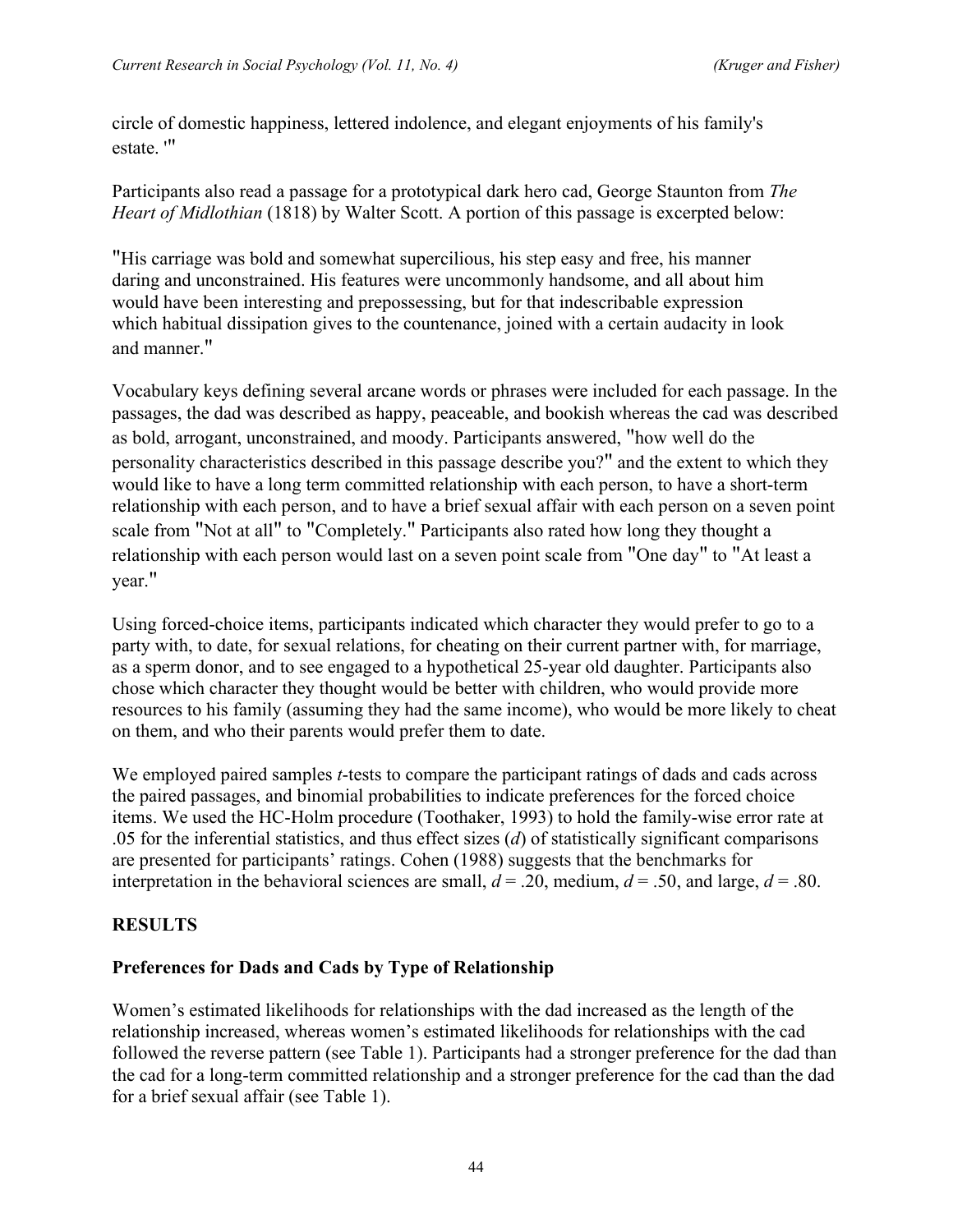| Item                    | M dad | SD dad | $M$ cad | SD cad | $d_{\cdot}$ |
|-------------------------|-------|--------|---------|--------|-------------|
| Long-term relationship  | 3.56  | 183    | 2.61    | 1.57   | .39         |
| Short-term relationship | 3.25  | 1.50   | 3.52    | 180    | .13         |
| Brief sexual affair     | 2.41  | 1.63   | 3.76    | 2.17   | .64         |
| Relationship length     | 3.63  | 1.72   | 2.72    | 1 33   | .42         |

#### **Table 1. Participants' Ratings of Relationships with Dads and Cads**

Participants also demonstrated a weak but statistically significant preference for the cad for a short-term relationship, and thought that a relationship with the dad would last longer than one with the cad. The forced-choice items revealed that participants preferred dads for a date, marriage, and engagement to their hypothetical 25-year old daughter (See Table 2). However, participants preferred the cad for sexual relations and an extra-relationship sexual affair. Participants thought that their parents would prefer that they date the dad, that the dad would provide more resources to his family, and that he would be better with children. In contrast, participants rated the cad as more likely to cheat on them. There was no significant overall preference for a sperm donor.

#### **Table 2. Participants' Choices between Dads and Cads**

| % Dad | $%$ Cad | Favors |
|-------|---------|--------|
| 89    | 11      | Dad    |
| 85    | 15      | Dad    |
| 83    | 17      | Dad    |
| 82    | 18      | Dad    |
| 78    | 22      | Dad    |
| 57    | 43      | Dad    |
| 55    | 45      | Draw   |
| 34    | 66      | Cad    |
| 24    | 76      | Cad    |
| 21    | 79      | Cad    |
| 6     | 94      | Cad    |
|       |         |        |

The degree to which participants felt they resembled the dad was directly related to the estimated likelihood of having a long-term committed relationship with the dad,  $r(131) = .632$ ,  $p < .001$ , and a short term relationship with the dad,  $r(131) = .632$ ,  $p = .047$ . There were no relationships between personality match with the dad and sexual relations with the dad, or with any relationships involving the cad. The degree to which participants felt they resembled the cad was directly related to the estimated likelihood of having brief sexual relations with the dad,  $r(131) =$ .352,  $p < .001$ , and cad,  $r(131) = .392$ ,  $p < .001$ ; as well as short-term,  $r(131) = .453$ ,  $p < .001$ , and long term committed relationships  $r(131) = .590$ ,  $p < .001$ , with the cad.

## **DISCUSSION**

The current study replicates and extends the central finding of our previous study. Women's tendencies to choose cads over dads for a hypothetical relationship increased as the length of the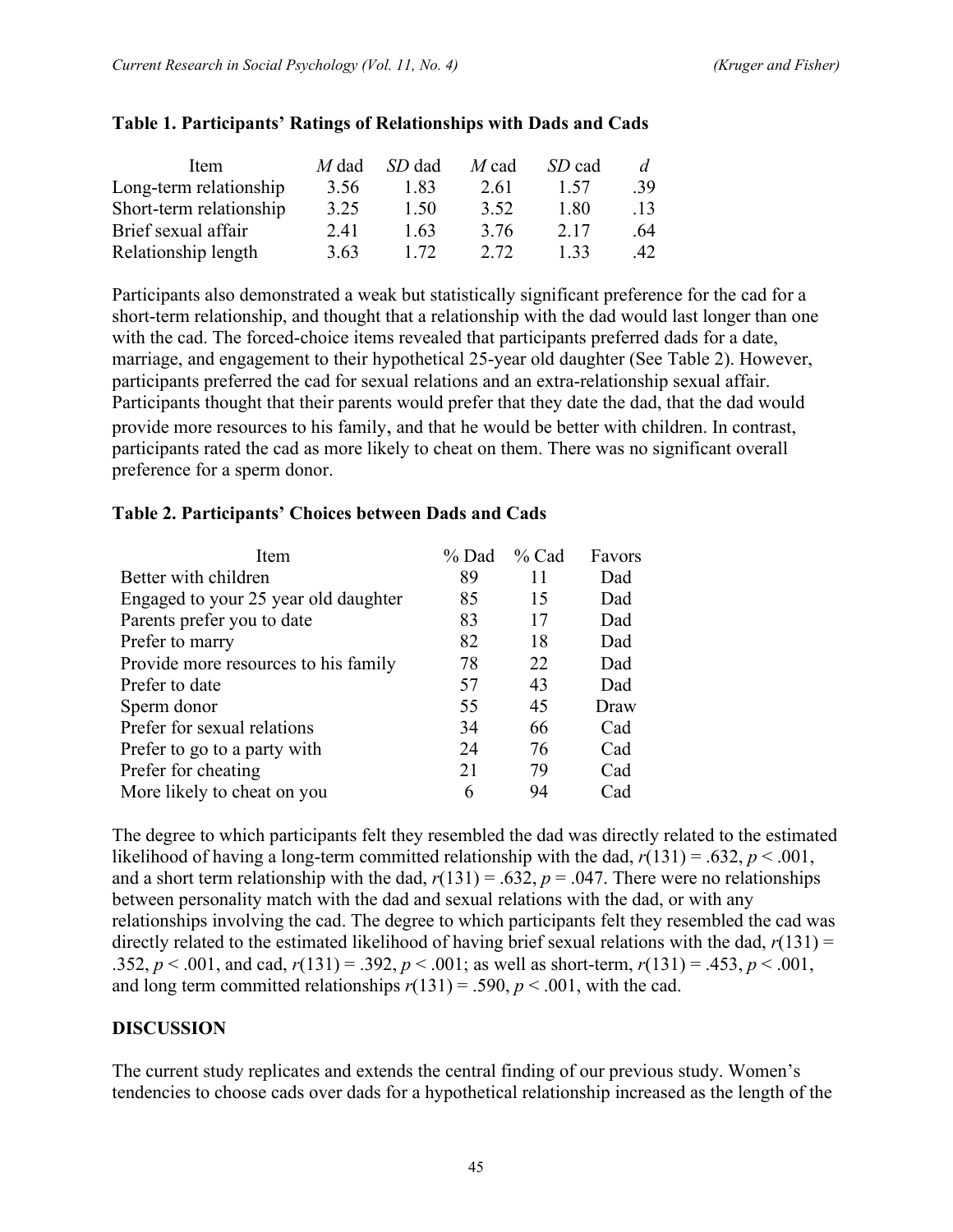relationship decreased. In both the present investigation and our previous study, we found that women prefer cads more as short-term mates than as long-term mates, and prefer dads more as long-term mates than as short-term mates. Our replication ameliorates concern over the potential confound of including mating behaviors in the original study.

Participants associated the proper hero dad with a cluster of characteristics indicative of a successful long-term, low risk and high parental investment male mating strategy. Women also preferred dads as dating partners, suggesting that women often seek men who display these characteristics. For less committed interactions, such as seeking a party companion or a partner for a brief sexual affair, women more often chose the cad. Cads were overwhelmingly thought of as the one most likely to cheat, and a large percentage of women were also more likely to cheat on their current partner with the cad than the dad. These attributes reflect the properties of a high risk but potentially high return short-term male mating strategy. We propose that an understanding of the attributes of males exhibiting dad and cad mating strategies underlies the relationship choices made by women.

Our results demonstrate an intuitive leap from discovering male personality features to discerning male mating and parenting strategies. Basic personality characteristics are inferred to be indicators of attributes that would potentially affect a woman's reproductive success, such as the tendency for mate defection and the potential amount of investment in offspring. The salience and interpretability of these personality characteristics supports the argument that women are not naive targets of male mating strategies, but are well aware of the likelihood of relationship stability and long-term provisioning. In fact, the popularity of mass-marketed romance novels may be related to the fantasy of transforming a cad into a dad, and thus winning a partner with the attractive attributes of cads as well as the security and support provided by dads (Salmon & Symons, 2003).

Preferences for partners depend on length of relationship and reflect the form of contribution that is valued in each type of relationship: reliable parental investment for long term relationships and genetic investment for brief sexual relationships. In a sense, both characters are genetically "fit," as dads are also likely to generate descendants. Yet, those men with traits enabling them to successfully carry out a cad mating strategy will have offspring that are likely to share the traits promoting attractiveness to women. The value of these traits for acquiring partners would be especially important when the prospects of obtaining reliable paternal investment are slim (Gangestad & Simpson, 2000).

We frame these sexual strategies in terms of the tendencies that may enhance reproductive success. The psychological mechanisms promoting preferences for cads may include the constructs previously described and other factors leading to riskier behavioral patterns. The relationship between the perceived resemblances to the dad and cad and estimated likelihood of relationships reveal that to some extent women may seek partners who match their own personality and strategies. Also, the more women's personalities resemble the cad, the more likely they may be to enter into relationships with the cad with expectations of long, stable relationships and substantial paternal investment, despite the cad's greater tendency for abandonment. Women might also overestimate a man's motivation to provide parental investment, or be deliberately deceived by a man interested in a short-term sexual relationship. It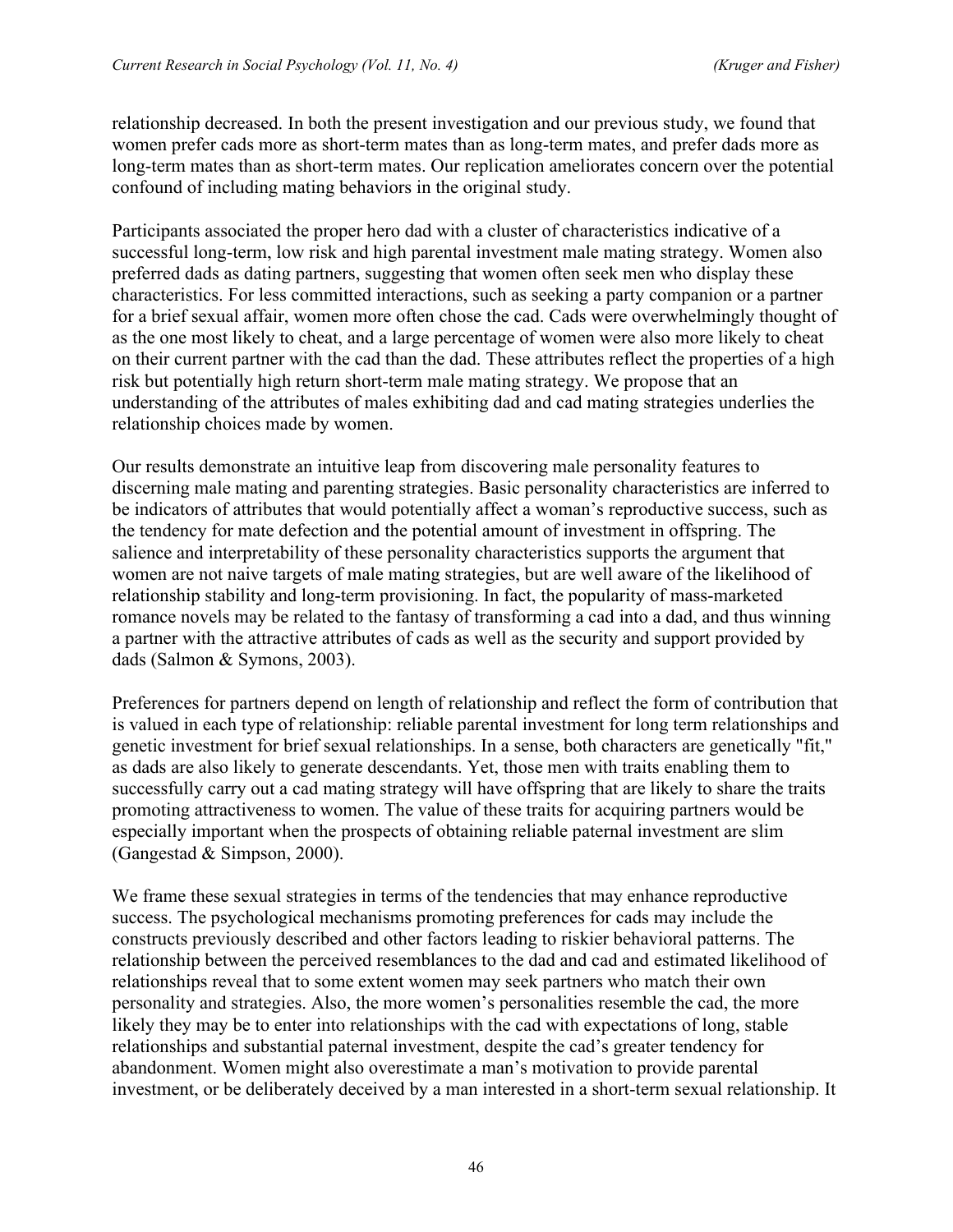is also believed that men have a greater interest than women, on average, in casual sexual relationships and may manipulate women into sexual relationships but abandon them if a pregnancy occurs (Oliver & Hyde, 1993; Symons, 1979).

We find it interesting that there was no significant preference for either character as a sperm donor. More women were interested in sexual relations and going to a party with the cad than were interested in having him as a sperm donor, and more women were interested in dating and marrying the dad than having him as a sperm donor. Thus, women appear to understand the genetic benefit provided by cads, but also value other factors such as experiential enjoyment. However, one limitation of this study is that the average participant is quite young and probably has not encountered fertility difficulties. It would be informative to repeat the same task with women who are actually seeking sperm donors to resolve fertility issues.

A potential avenue for further exploration concerns time perspective (Zimbardo & Boyd, 1999), as it may be an important feature of an individual's psychological profile. Women with shorter time horizons may be more likely to pursue short-term relationships and be attracted to men who may more readily abandon them. In contrast, women with greater abilities to delay gratification may find stable partnerships with more reliable men who will be more likely to provide for them and their children. This area of research has profound implications, indicating the effect of early childhood experiences on behavioral tendencies and outcomes throughout the lifespan.

Some may claim that our results reflect stereotypes deeply rooted in patriarchal Western family systems. Although we consider this explanation unlikely, as anthropological research finds dad and cad morphs with distinct clusters of personality traits cross-culturally (see Draper & Belsky, 1990), we are very interested in replicating this study in other cultures. It would be especially useful to conduct this experiment in a society where fathers are typically absent and/or where male parental investment has little effect on reproductive success. Women in these societies may be able to distinguish cad and dad types, but may exhibit different patterns of preferences given the constraints of their local environments.

Our results imply that women can readily infer a number of critical attributes and behaviors that are important in reproductive relationships when they are provided with a brief character sketch. These inferences enable women to make informed mating decisions, and allow them to choose a partner providing qualities valued in a given type of relationship. Women's character selections across the choice items create a telling rendition of expectations for dads and cads, and also clearly follow alternative male mating strategies. This pattern suggests that male mating strategies are congruent with female mating strategies.

## **REFERENCES**

Ardener, E. W., Ardener, S. G., & Warmington, W.A. (1960). Plantation and village in the Cameroons. London: Oxford University Press.

Belsky, J., Steinberg, L., & Draper, P. (1991). Childhood experience, interpersonal development, and reproductive strategy: An evolutionary theory of socialization. Child Development, 62, 647- 670.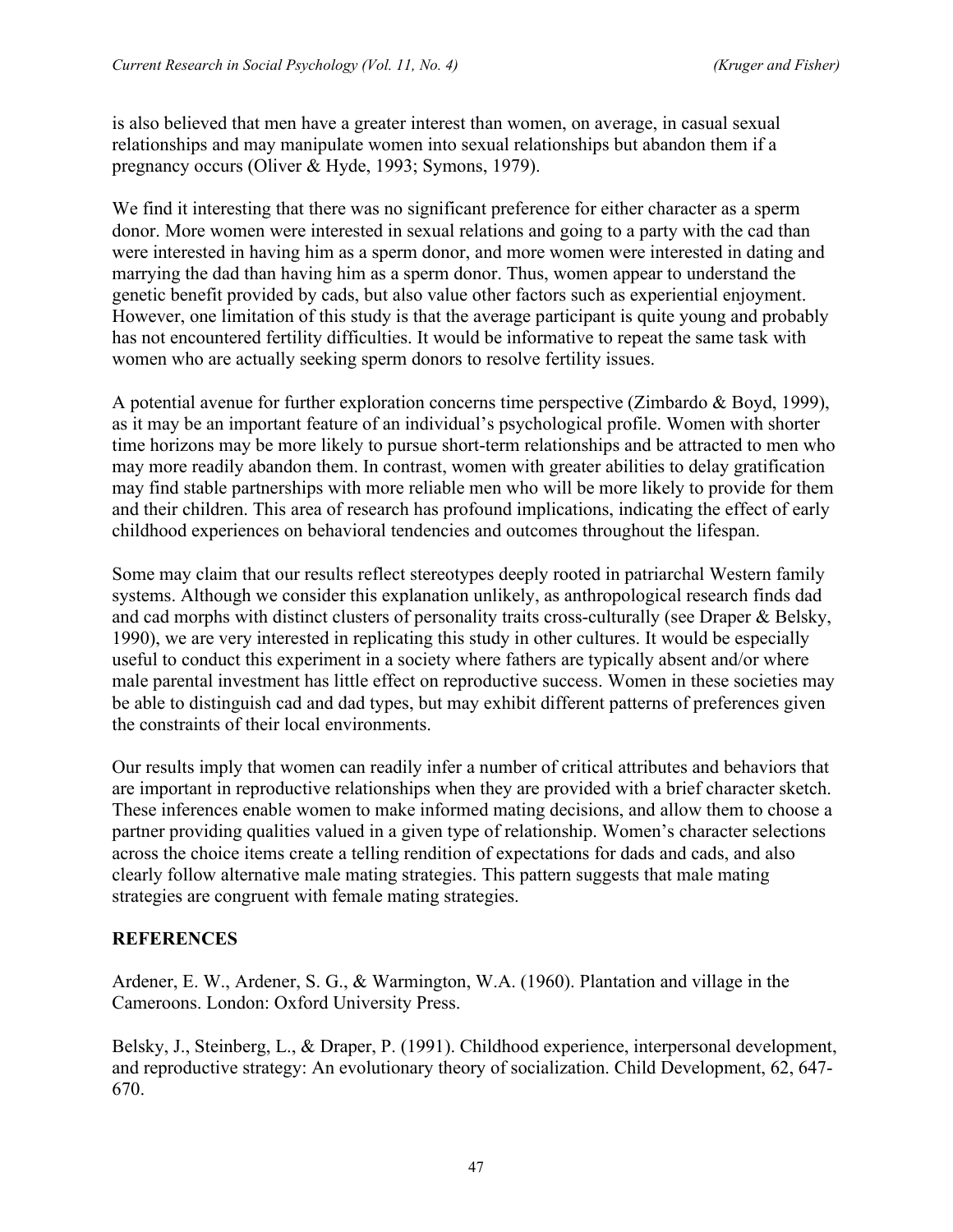Buss, D. M. (1994). The evolution of desire: Strategies of human mating. New York: Basic Books.

Buss, D. M. (1989). Sex difference in human mate preferences: Evolutionary hypotheses tested in 37 cultures. Behavioral and Brain Sciences 12, 1-49.

Clark, R.D., & Hatfield, E. (1989). Gender differences in receptivity to sexual offers. Journal of Psychology and Human Sexuality, 2, 39-55.

Cohen, J. (1988). Statistical power analysis for the behavioral sciences (2nd ed.). New York: Academic Press.

Draper, P., & Belsky, J. (1990). Personality development in evolutionary perspective. Journal of Personality, 58, 141-61.

Draper, P., & Harpending, H. (1982). Father absence and reproductive strategy: An evolutionary perspective. Journal of Anthropological Research, 38, 252-73.

Draper, P., & Harpending, H. (1988). A sociobiological perspective on the development of human reproductive strategies. In K. B. MacDonald (ed.), Sociobiological Perspectives on Human Development (pp. 340-72). New York: Springer.

Feingold, A. (1992). Gender differences in mate selection preferences: A test of the parental investment model. Psychological Bulletin, 112, 125-139.

Fisher, H. (1992). Anatomy of love. New York: Norton & Company.

Fisher, R. A. (1930). The genetical theory of natural selection. Oxford: Oxford University Press.

Gangestad, S.W., &. Simpson, J. A. (2000). The evolution of human mating: Trade-offs and strategic pluralism. Brain and Behavioral Sciences, 23, 573-644.

Geary, D. (1998). Male, female: The evolution of human sex differences. Washington DC: American Psychological Association,.

Hill, K. & Hurtado, A. M. (1996). Ache life history: The ecology and demography of a foraging people. Hawthorne NY: Aldine de Gruyter.

Jobling, I. (2002). Byron as cad. Philosophy and Literature, 26, 296–311.

Jones, E. (1981). The life and work of Sigmund Freud. New York: Perseus Books Group.

Kenrick, D.T., Groth, G.E., & Trost, M. R. (1993). Integrating evolutionary and social exchange perspectives on relationships: Effects of gender, self-appraisal, and involvement level on mate selection criteria. Journal of Personality & Social Psychology, 64, 951-969.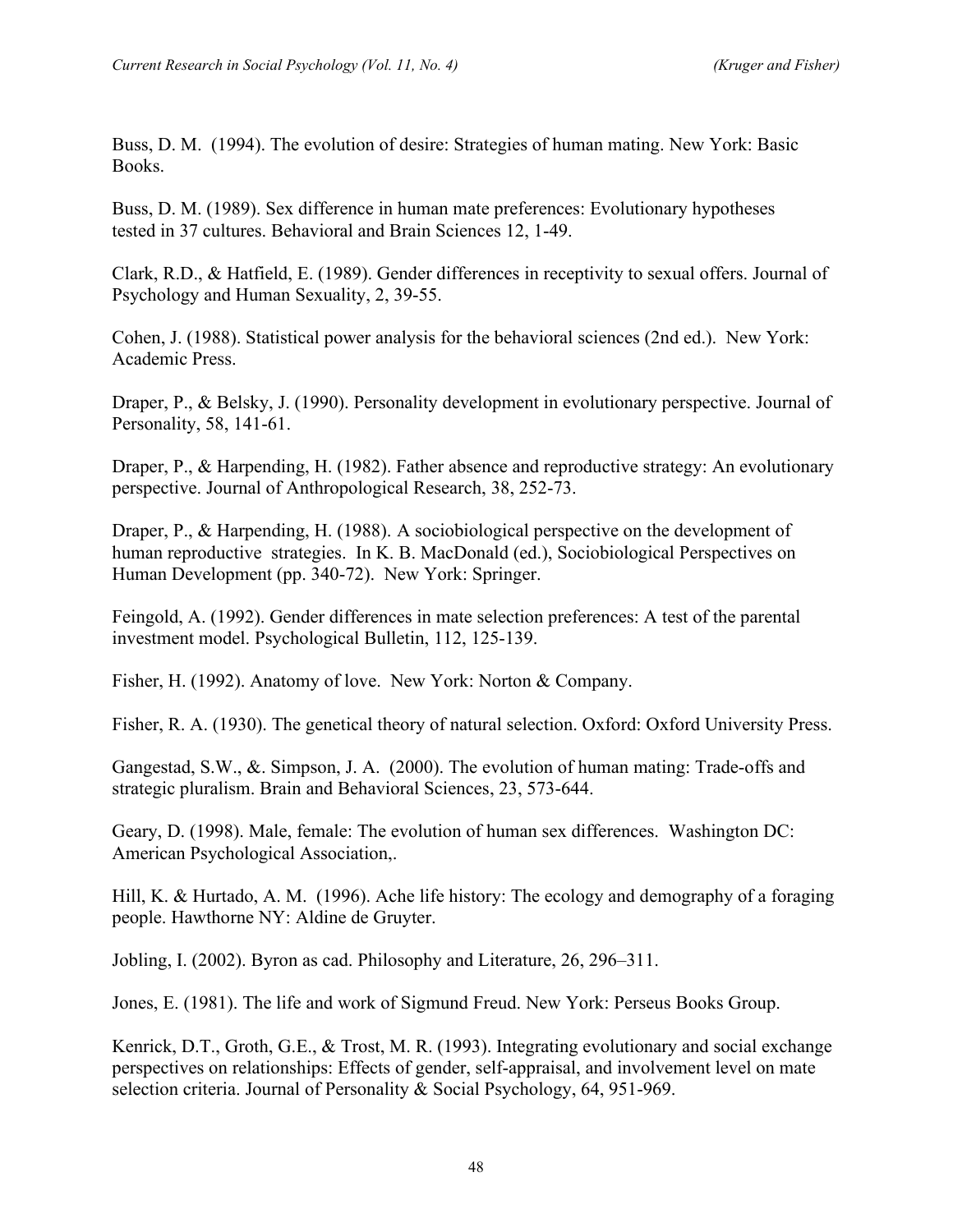Kenrick, D. T. & Simpson, J. A. (1997). Why social psychology and evolutionary psychology need one another. In J. Simpson and D. Kenrick, (eds.), Evolutionary Social Psychology (pp. 1- 20). Mahwah, NJ: Lawrence Erlbaum Associates.

Kruger, D. J., Fisher, M., & Jobling, I. (2003). Proper and dark heroes as dads and cads: Alternative mating strategies in British Romantic literature, Human Nature, 14, 305-317.

Oliver, M. B. & Hyde, J. S. (1993). Gender differences in sexuality: A meta-analysis. Psychological Bulletin, 114, 29-51.

Richard, F. D., Bond, C. F., & Stokes-Zoota, J. L. (2003). One hundred years of social psychology quantitatively described. Review of General Psychology, 7, 331-363.

Salmon, C., & Symons, D. (2001) Warrior lovers: Erotic fiction, evolution and female sexuality. London: Weidenfeld & Nicolson.

Scott, W. (1969). The heart of Mid-Lothian. [1818]. New York: Holt.

Scott, W. (1986). Waverley. [1814]. Oxford: Oxford University Press.

Symons, D. (1979). The evolution of human sexuality. New York: Oxford University Press.

Toothaker, L. E. (1993). Multiple comparison procedures. Newbury Park, CA: Sage.

Townsend, J. M. (1987). Mate selection criteria: A pilot study. Ethology and Sociobiology, 10, 173-206.

Townsend, J. M., & Roberts, L.W. (1993). Gender differences in mate selection among law students: Divergence and convergence of criteria. Journal of Psychology, 29, 507-528.

Trivers, R. (1985). Social evolution. Menlo Park, CA: Benjamin Cummings Publishing Co.

Wiederman, M. W., & Allgeier, E. R. (1992). Gender differences in mate selection criteria: Sociobiological or socioeconomic explanation? Ethology and Sociobiology 13, 115-124.

Zimbardo, P., & Boyd, J. (1999). Putting time in perspective: A valid, reliable individualdifferences metric. Journal of Personality and Social Psychology, 77, 1271-1288.

## **AUTHOR BIOGRAPHIES**

Daniel J. Kruger, Ph.D. (Loyola University Chicago, 2001) is an assistant research scientist at the Prevention Research Center of the University of Michigan. His evolutionary research interests include altruism, cooperation, competition, life history, mating strategies, risk taking, and mortality patterns. kruger@umich.edu